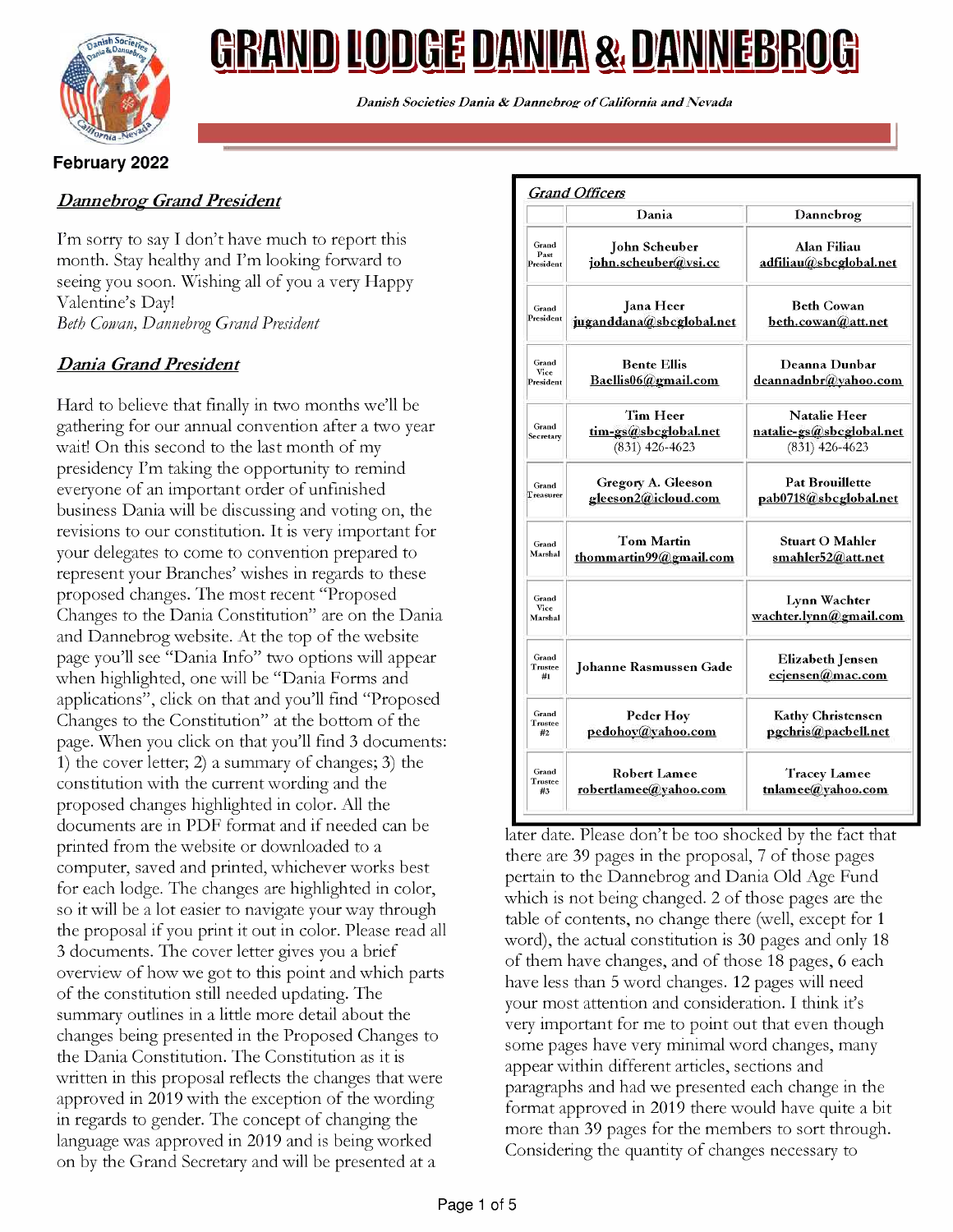bring our constitution up to date and reflect the way we now conduct our business since the last major overhaul in 1986, the committee feels very confident that what we have prepared for you is the most manageable and efficient presentation. We thank everyone for your time and effort to review this proposal. I know that every branch is facing unique challenges conducting their business and I appreciate

### IN MEMORIAM:

Geraldine Jensen, Thora #11, Fresno Grace Ann Gustofson, Sonderjylland #10, Petaluma Arla Hoj, Hejls Minde #23, Solvang DANNEBROG SCHOLARSHIP FUND Dorothy Petersen a Donation Mel Lundberg in memory of Betty Jensen **DANIA-DANNEBROG SENIÓR ASSISTANCE FUND**<br>Johanne Gade in memory PGP James Jorgensen DANIA GENERAL FUND/DANIA SCHOLARSHIP Glen Fritz in memory of Rene Lastreto and PGP James Jorgensen Marge & John Scheuber in memory PGP James Jorgensen

#### Dania and Dannebrog Secretaries

#### Danmark No. 2 & Tyra No. 3

## every adaptation you are making to have your branch represented at convention. I remain yours very truly, Jana Heer, Dania Grand President

| <b>Jpcoming Conventions</b>   |                                  |                                                 |  |  |
|-------------------------------|----------------------------------|-------------------------------------------------|--|--|
| <b>Bornholm</b><br>714        | <b>Double Tree</b><br>in Modesto | $\overline{\text{March}}$ 31 –<br>April 2, 2022 |  |  |
| <b>Upcoming Installations</b> |                                  |                                                 |  |  |
|                               |                                  |                                                 |  |  |
|                               |                                  |                                                 |  |  |

# Meeting: 2nd. Wednesday every month 7:30 PM Odd Fellows Building; 26 Seventh Street, San Francisco CA 94103 Danmark #2 Secretary John A. Jensen, E-Mail: jajensend2@gmail.com Thyra #3 Secretary Johanne Gade

Once again, the entire San Francisco lodge wishes you good health!

January seemed to be business as usual, or at least the usual business we have gotten used to over these past couple of years. Our zoom business meeting was by the book, and we finally have a complete set of new officers for both Thyra and Danmark. When everyone is ready, look for an installation party!

One tradition we revived this year was our January lEbleskiver Feast. It has been a long time since we've had this treat. We met at the Odd Fellows Hall in San Francisco for a Saturday lunch of homemade ebleskivers, with a few extras like sausage and beer. Anne, Jessica, Tom, and I all made a batch, so we had plenty and a good variety. It was nice to visit the hall again, but it seems it is a daytime destination these days.

We are counting down the days until convention, keeping our fingers crossed. Can't wait to see everybody again. Happy Valentine's Day! And please note my new phone number.

Stay Safe Dania and Dannebrog! Med venlig hilsen, John A. Jensen, Secretary,  $jajensend2(*Q*<sub>g</sub>mail.com, 1-510-697-4658)$ 

#### Thor No. 5 & Thora No. 11 Meeting: 1st Friday 11:30 AM. Denny's 1110 Shaw Ave (on the north side, just east of First Street) Fresno. Secretary, Martha Nielsen nielsenmarta@gmail.com

Dania and Dannebrog Newsletter February, 2022. This is one of the first bright sunny days we've had in this foggy valley. I should be one of those that go south for the winter months. President Kay Jensen called many of the shut ins that we haven't seen even though we are having lunch meetings. She says that those that answered were, Marge Mott, our 101 year old is doing well, Doris Lastreto was doing well also. Pam and Stan were doing, keeping up with Stan's Doctors' visits. Christie Pettitt is still having much pain in her hip and leg and the Doctor is deciding what to do for it. She's busy getting Don's estate settled. We lost another one of our members, Geraldine Jensen, Norm's wife was put on hospice in December. She passed January 13, 2022, she had been unwell for several years. Had a call from Carl Jensen with this message for the newsletter, "Wanted to thank all the friends, lodge members and Grand Lodge Officers for coming to Betty's Memorial Service, it was very gratifying to see so many showing their appreciation for her." He also added, "Thanks to everyone for all the contributions to the Scholarship, Senior Assistance and General Funds in honor of Betty." I would have to add that Betty was truly `one of a kind' that you don't see many of that caliber. In our January meeting we voted to skip our installation this year, as the Officer will remain in their same positions for another year. We are looking forward to the convention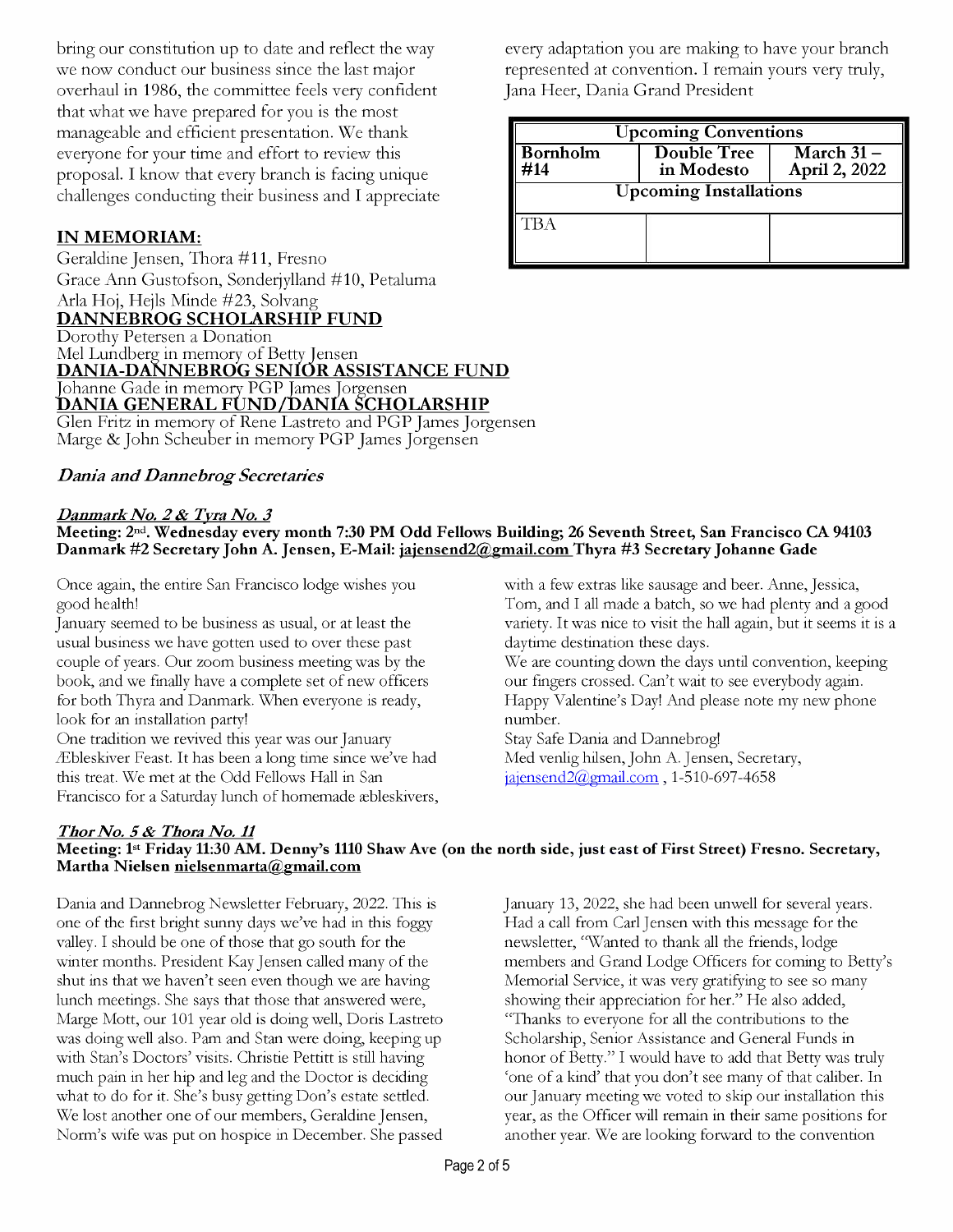and our Delegates will remain the same as voted on earlier. We have a reminder from our Treasurer Christie Pettitt to pay your dues for 2022. Thora #11's \$20, Thor #5's \$40 and the printed Newsletter \$10. Send to her at: 1291 East Floral Ave., Fresno, CA 93725. Remember to celebrate Valentine's Day with your loved ones. Cards, candy and/or flowers say it all, also jewelry. It's a good time to let

them know how special they are to you, as you never know what can happen suddenly and unexpectedly. We will continue with our lunch/meetings at the Denny's restaurant on Shaw Ave, the first Friday of the month, February 4, at 11:30 am. Hope to see you. Happy Valentine's Day!! Martha Nielsen

#### Freja No. 6 & Dana No. 15

#### Meeting: 1st. Sunday every month at 1:00 P.M.; Salinas Masonic Center, 48 East San Joaquin Street, Salinas CA Secretary, Natalie Heer, timandnatalie@sbcglobal.net

Just as a reminder Freja and Dana's dues are due. Dana's is \$15.00 and Freja's is \$25.00 please mail them to Natalie Heer at 487 Paradise Park, Santa Cruz. CA 95060.

#### Dannevang No. 7 & Danebod No. 16

#### Meets 2nd Saturday at 6:00PM; the Farm Bureau Building, 638 Enos Way, Livermore. Dannevang #7 Secretary, Robert Lamee, Robertlamee@yahoo.com Danebod Secretary, Kathy Thomsen, danskfarm@yahoo.com

Happy February! Livermore will be back at the newly refurbished Farm Bureau building after months of either the rebuild after the fire or the dreaded Covid keeping us apart.

It will be so good to be back together. We hear they have all new appliances and remodeled facilities. We did have to get a new storage cabinet and will have to update our kitchen supplies we kept in there. Thank goodness for Costco, we'll have that stocked in no time. We didn't really lose anything of value which is a blessing (Maybe a few decks of cards).

#### No. 9 Thyra & Valborg No. 1

#### Meeting: 2nd.Thursday every month 7:30 PM; 20920 Redwood Road, Castro Valley CA 94546. President, Susan Gauthier, s.gauthier@sbcglobal.net #9 Thyra/Valborg #1 Secretary, Beth Cowan, beth.cowan@att.net

We will hold a virtual meeting via Zoom at 6:30 PM, on Thursday, February 10, 2022. Valborg & Thyra members could win a drawing, if attending the virtual meeting...Don't miss out! If you would like to join the Hayward branches in the Zoom meeting, and a bit of after meeting socializing, please send an email to s.gauthier@sbcglobal.net. A Zoom Meeting invitation will be sent out, a few days prior to the meeting. A Note from Hayward Treasurers:

Membership dues are payable for the coming year. Please bring mail to the respective Treasurers. Checks payable to Valborg #1, in the amount of \$12, mail to Pat Brouillette, 1400 Jacqueline Place, San Lorenzo CA 94580. Checks payable to Thyra #9, in the amount of \$35 for sick benefit members and \$29 for social members, mail to Stuart Mahler, 803 Bantry Way, Benicia CA 94510. Best Regards, Susan

#### Sønderjylland No. 10

#### Meeting 2<sup>nd</sup> Saturday of April, June, August and October, 11:30 at Kastania Fælled, Petaluma. John Cruger-Hansen, Secretary, 8426 Bel View Court, El Cerrito, CA 94530-2557 Home:  $510-232-6998$  or cell:  $510-375-5070$ , E-Mail: j.crugerhansen@comcast.net

Sonderjylland #10 had no meeting in January 2022. We wish all our Sonderjylland #10 members and our Dania friends a happy Valentine's Day 2022. Because of the current increase in Covid-19 infections and the Omicron variant infecting vaccinated persons, we will not have our traditional Valentine's Day lunch in February, it is still too dangerous for our membership to come together indoors. But we hope the Virus will have run its

course by our scheduled meeting on Saturday April 9 and that it will be safe to meet outdoors again at Kastania Falled in Petaluma. We will keep you all posted. On a sad note, we lost our member Grace Ann Gustofson just before the New Year. Grace had suffered from Alzheimer's Decease for some time and passed away just six days before her 87<sup>th</sup> birthday.

own food since we will be inside for this meeting. Last month when writing this newsletter, we were getting tons of rain and snow in the mountains. Now looking outside to see the almond trees are pushing bloom because they think it's spring. We just have to stand by and see what mother nature has in store for us. See you Saturday, the 12, and Happy Valentine's Day! KRT

Keeping our fingers crossed we plan to hold a meeting there, Saturday, February 12, 5:00. We will be bringing our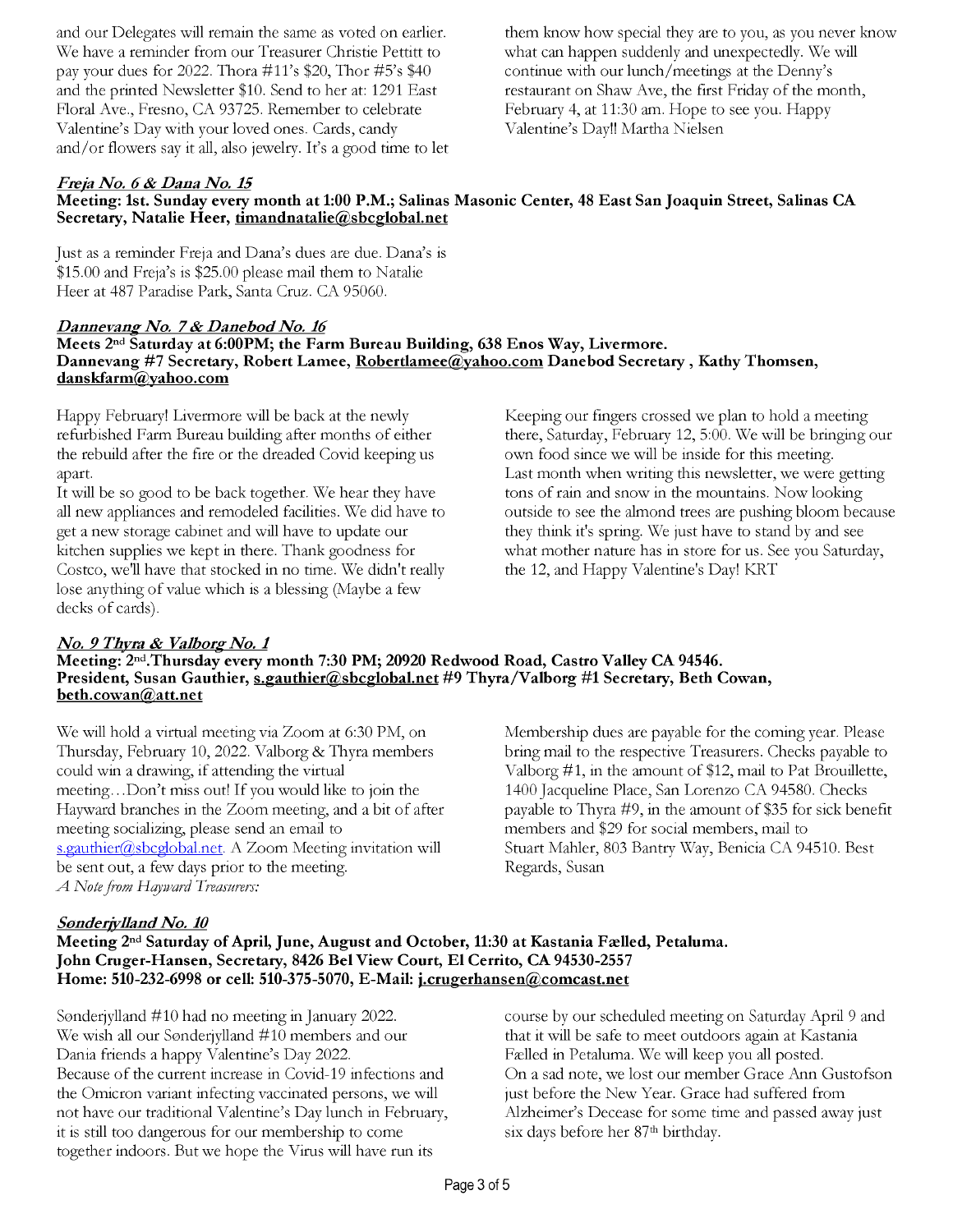We heard from Vibeke Jensen that she had visitors from Denmark from after Thanksgiving and all of December and they had a great visit. Our President Debbie Cruger-Hansen is seriously considering retiring at the end of this school year in June. Debbie has been teaching for 25 years and will celebrate her 65th birthday in March. It is that time of the year to pay our annual membership dues, \$30 per member, and an additional \$10 if you get the Dania printed Newsletter via the mail. Only a few members have yet to pay. Thanks to those members who

## Valhalla No. 11 & Ydun No. 10

#### Meeting: 1st. Saturday every month at 11:00 A.M., Danish Hall, Ferndale, CA 95536 Secretary, Christian Nielsen, ChristianNielsen@suddenlink.net

Feb 5: Valhalla  $-$  Ydun will be meeting at 11:00 for a business meeting with a potluck lunch at 12:30. Francis Sweet has a new address, he is living at: First Choice 456 10th Street, Fortuna CA 95540 Corrected phone number 707.726.7836

already paid the 2022 dues. Please mail a check made out to Sonderjylland #10 to 8426 Bel View Court, El Cerrito, CA 94530-2557.

Send us your stories and pictures about how you and your family are managing. We would love to share your stories and pictures with the other club members. It's a way for all of us to stay in touch.

Please stay safe, stay healthy, and stay in contact with each other. Respectfully, John Cruger-Hansen Secretary/Treasurer

Fraternally Yours, Christian Nielsen Secretary

#### Valdemar No 12 & Dannevirke No. 9

Meeting: 1st. Friday every month at 7 PM, Odd Fellows Hall; 1300 Stardust Street Reno, NV 89503. Secretary, Sena Marie Freeman P.O. Box 4575, Sparks NV 89432; Anette Christensen, anettechristensen@charter.net

The Reno Lodges met Friday January 7th at 7 P.M. There were 8 members in attendance. Everyone ate their dinner baskets meal. We had a really nice surprise; Lone Webb brought a big pot of split pea and ham soup. Everyone enjoyed a bowl with their dinner. Thank you Lone, very good! We did have a short meeting during dessert. Desserts were made by Sena -Marie and Anette. Anette brought Danish Rice pudding (Ris a la mande) and a Danish Lemon pudding (Citron fromage). Bonnie found the whole almond and won the prize - a marzipan pig. Sena -Marie read Christmas Cards and thank you cards for the goodie bags we delivered to members before Christmas. Sena -Marie also received a Christmas card from the Olsen family; Ruth is doing well, but really misses Pete. We are looking for members as delegates to the convention. If anyone is interested, please contact Anette or Sena -Marie before our February meeting. Thank You. If all goes well the convention is March  $31 -$ April 2, 2022. Everyone enjoyed the rest of the evening, telling us about Christmas and New Year's gatherings. Sena -Marie went to Verdi to be with family on Christmas Eve, supposed to go back out there for Christmas Day, but 2 hours before that, the weather turned into a huge white out with snow. I decided to stay home because the driving was horrible. Verdi had almost a foot of snow in 12 hours. Donner Summit was closed for 5 days.

For our February 4th meeting, we will meet at the Odd Fellows Hall at 7 P.M. Please bring your own dinner basket again. We are still taking precautions with Covid on the rise. Sena -Marie will bring dessert. The Lodge will supply coffee and other drinks.

The Reno lodges sends out our deepest sympathy to Shirley Jorgensen in the loss of her husband Past Grand President, Jim Jorgensen. He will be missed, and may the family find comfort in all the beautiful memories they shared.

Our sick list is looking better. Solveig Asvitt is back home after her back surgery and rehab, which makes her happy. Sena-Marie's two cousins, Barbara Iler and Ann-katherine Sawyer are out of rehab and doing well. Barbara did end up in the hospital again for another minor surgery but was with us at Christmas Eve dinner. Ann-katherine was in attendance at our Friday's meeting and was looking good. Janet Pulsipher is still in rehab in Carson City. On a happier note, Erik Jensen is living in Fresno as an intern doctor there. A friendly reminder dues, are due. Please send \$30 for Valdemar to Carl Christiansen 615 Beckwourth Drive, Reno, Nevada 89506 and for Dannevirke send \$20 to Ina Segesman 1027 Tyler Way, Sparks, Nevada 89431. If any members have moved or changed phone numbers, please let us know so we can update our records. February Birthdays are Peter Eliasen, Eric Hansen, John La Roche, Michael Robbert, Annkatherine Sawyer, Lisa Christensen, and Kristin Eliasen. HAPPY BIRTHDAY ALL! Happy Valentine's Day everyone. Please get your boosters, be safe and healthy and hopefully, see you soon. Take Care, Sena-Marie